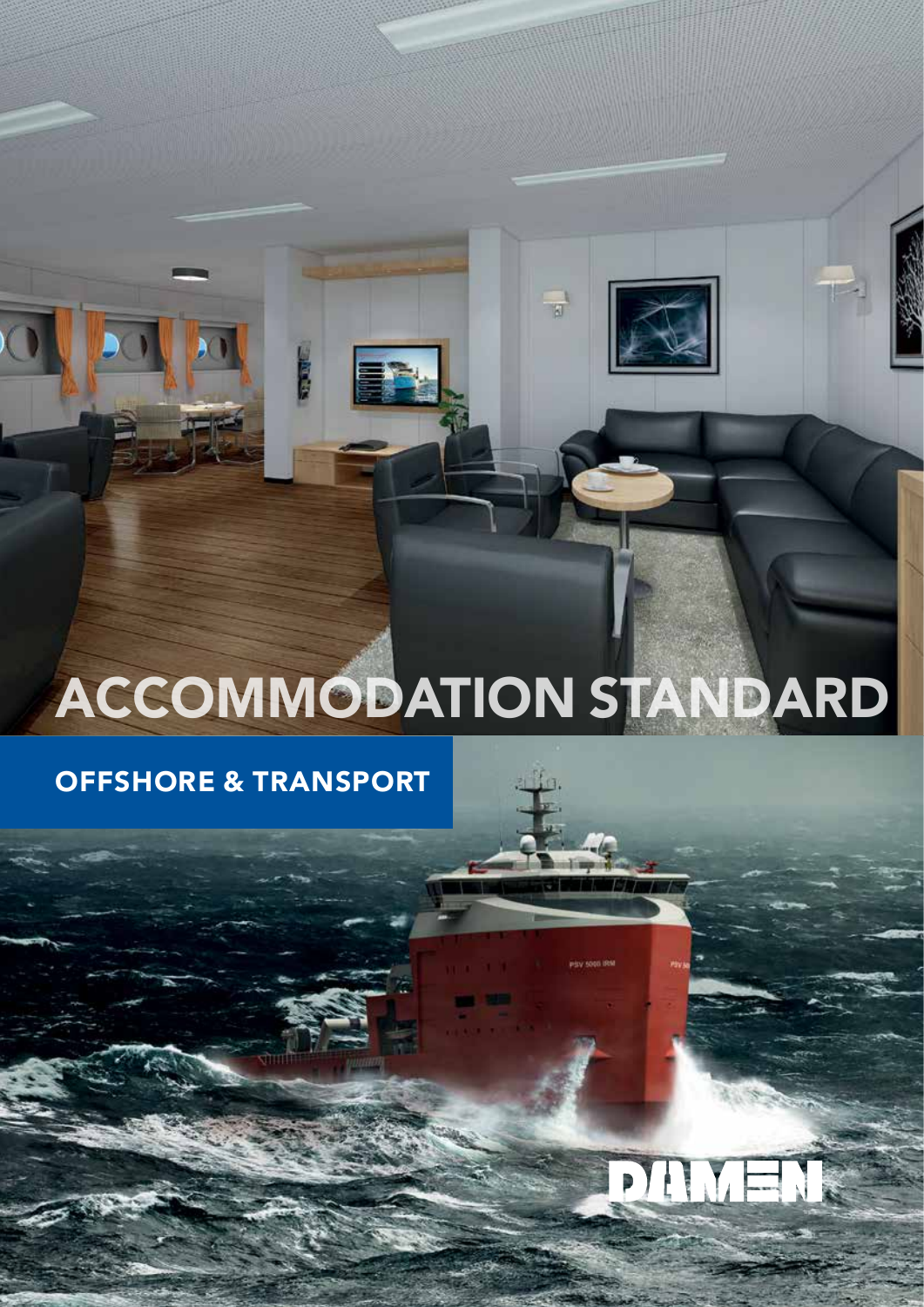

### OFFSHORE & TRANSPORT ACCOMMODATION STANDARD

We at Damen believe that there has to be a perfect balance between work and recreation. Both, however, should take place in an environment that is safe, comfortable, quiet, durable, easy to maintain and inspiring. And your crew should feel at home. We strived for an optimum design and we have selected high quality materials while meeting the requirements of applicable regulatory agencies.



DOC 7500 PSV 3300 NCV 1600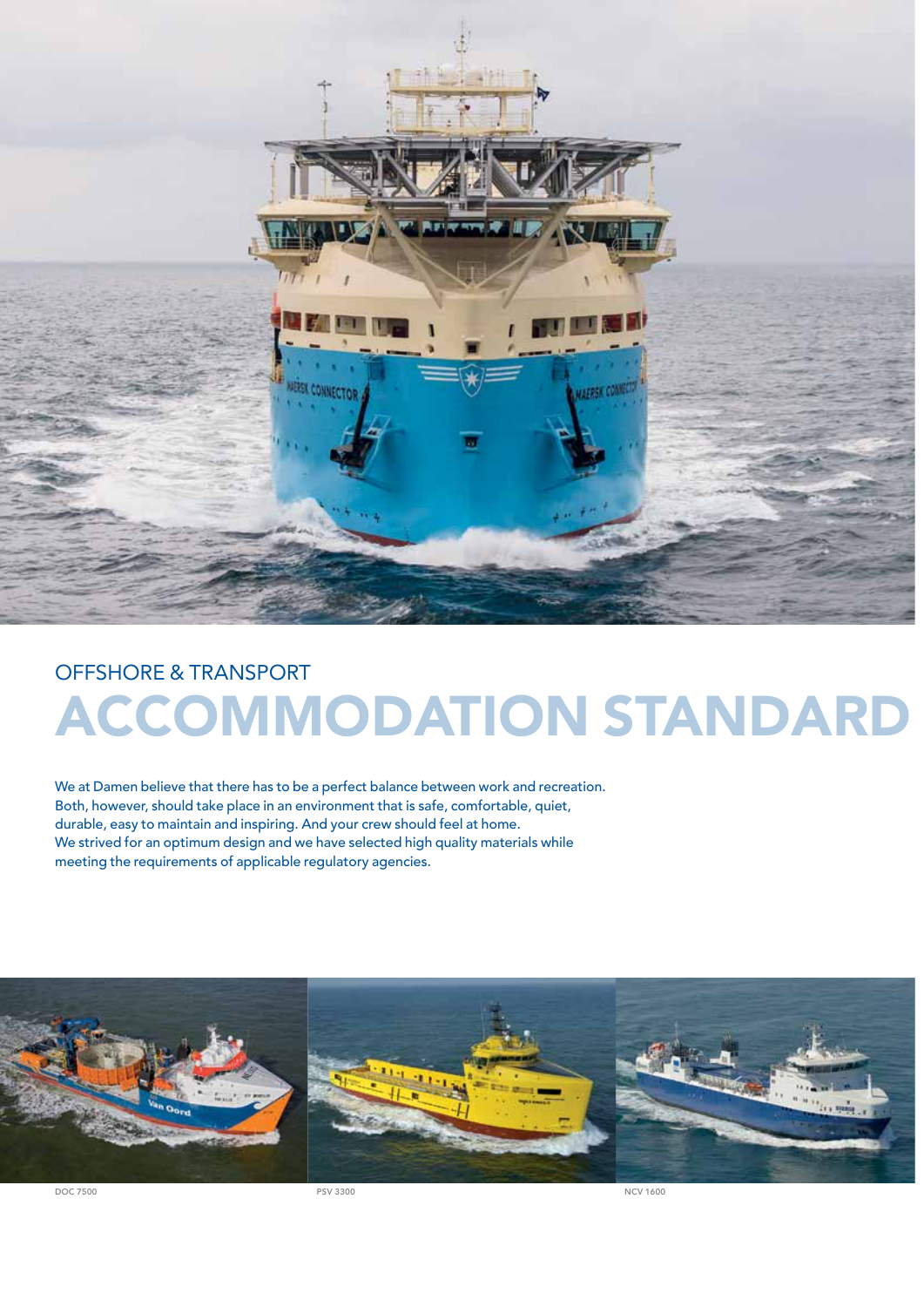

#### BRIDGE

OPERATIONAL CENTRE OF THE VESSEL

The bridge is the interface to the ship and its surroundings. Equipment, controls, instruments and furniture are placed in an optimised layout. In collaboration with our suppliers we have selected equipment aimed at making the bridge operation easier. An ergonomically designed bridge layout, with optimal visibility on the bridge according to the rules, clear views on the work deck and relevant deck equipment.

MAIN INSTRUMENTS ON THE BRIDGE

The accommodation and wheelhouse have a floating floor to keep noise levels within 55 dBA and vibration levels to a minimum.

PANORAMA WING OFFICE

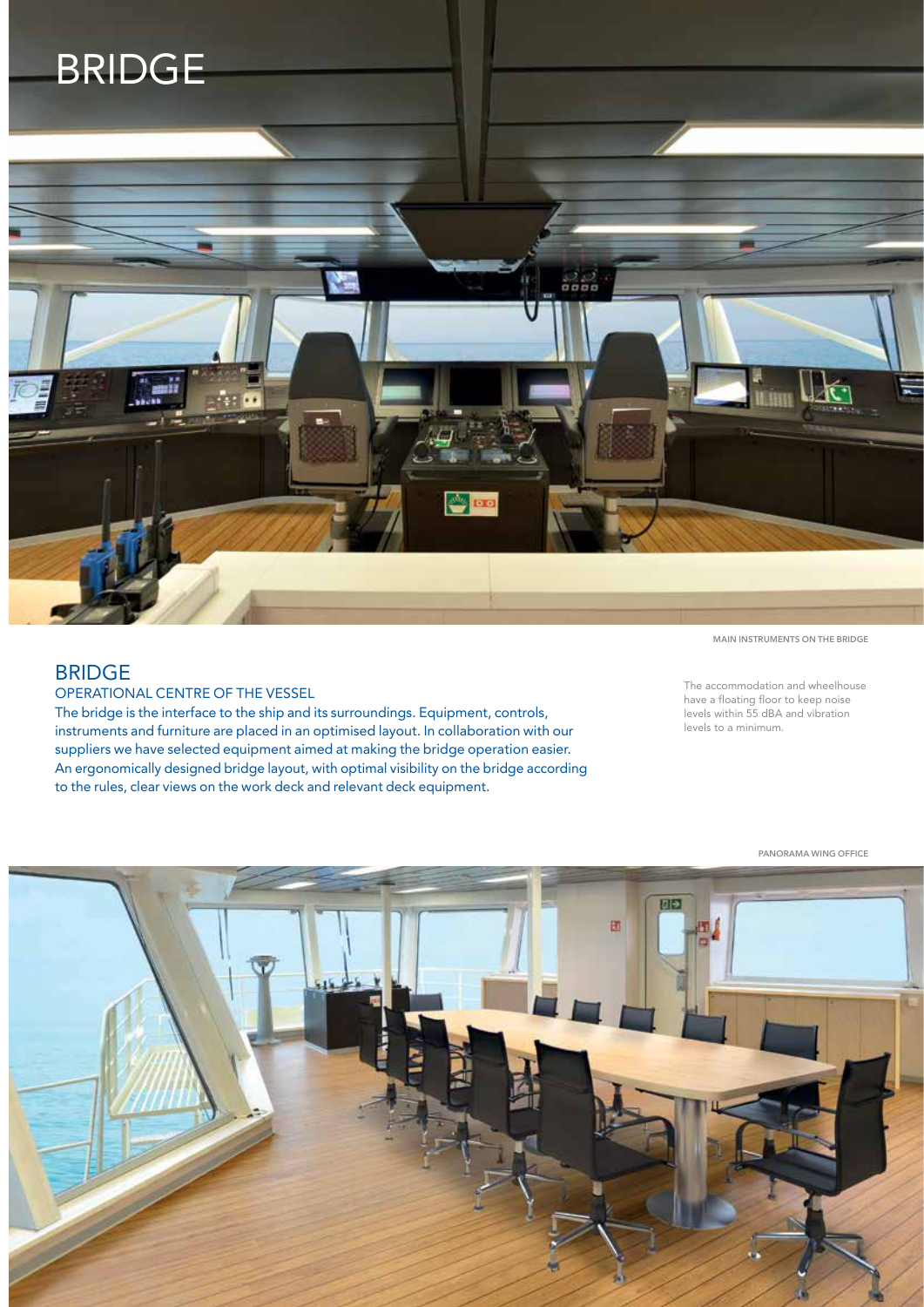## LIVING & LEISURE



#### DAY ROOM

#### WELL-LIT AND COMFORTABLE

The perfect room to unwind in comfort after a working day. All the ingredients are here to keep the crew's mind off work. They can sit down and watch sports or movies on the TV. The seating is specially selected for their optimal comfort, durability, fire safety and well thought ergonomy.



OFFICE/MEETING ROOM COMPANY SAUNA



#### OFFICE/MEETING ROOM

MEETINGS IN A BUSINESS ENVIRONMENT Any meeting will be more constructive in an inspiring, well-lit and well equipped environment. The high comfort furniture ensures focus. Network devices and video conference can be installed.

#### GYM & SAUNA STAY FIT OFFSHORE

The fully-equipped gym helps to ensure the well-being and health of those on board. The crew will be energised and have fun in the process. Together with our client and a fitness expert we can configure the perfect gym layout suiting the crew's need. To help during your workout, specific video instructions can be played on the TV. Even a fully equipped sauna can be installed.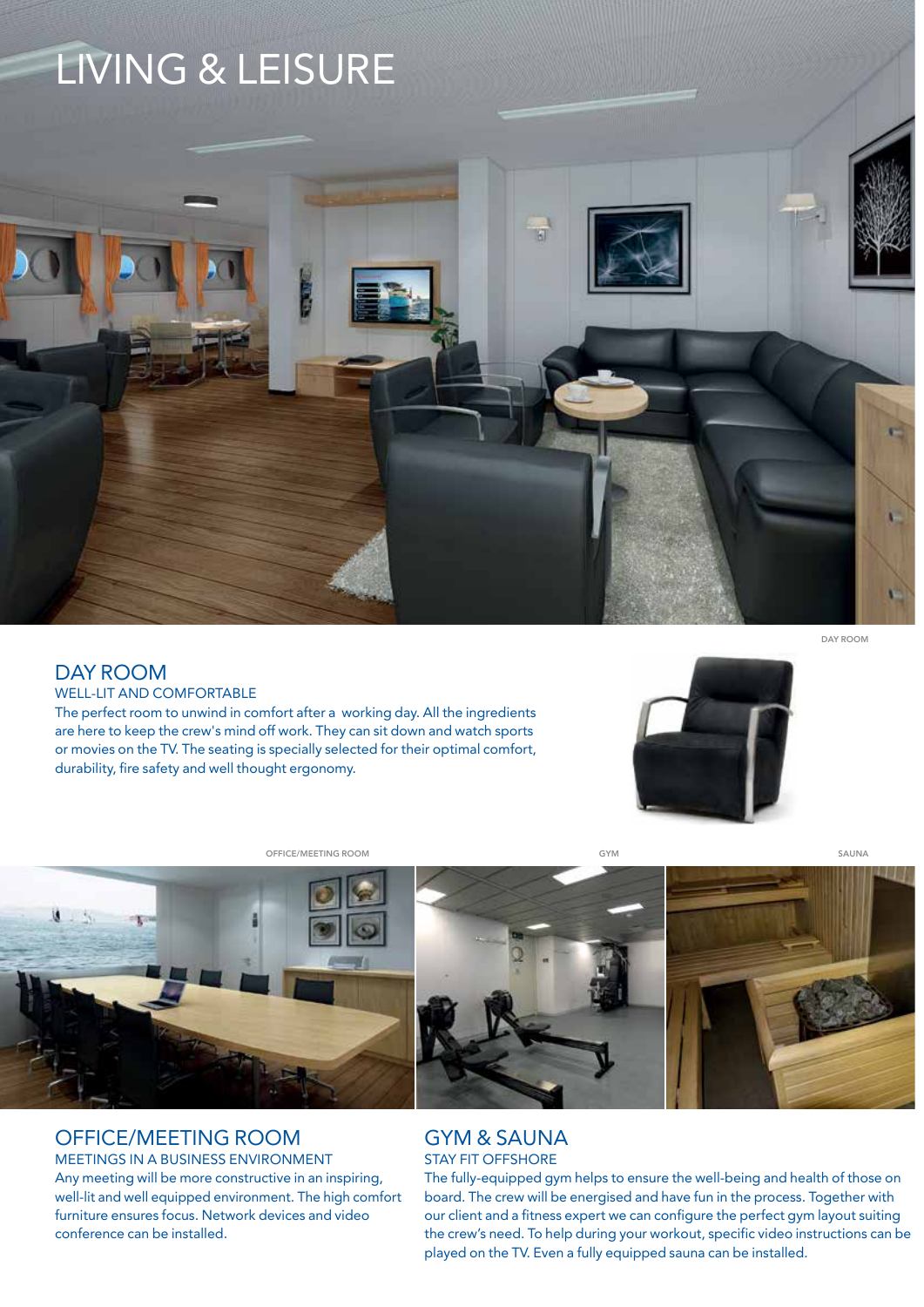# DAILY LIFE

#### **GALLEY**

A HYGIENIC PLACE TO PREPARE ALL KINDS OF MEAL

The galley has all the state-of-the-art equipment needed to cater for everyone on board. The high quality materials make it easy to keep a clean environment while preparing the crew's favorite meals. Professional cooking equipment and galley layout ensure the best cooking results. Storage of cool and frozen goods as well as a dry store are optimally arranged, based on endurance of the vessel.

#### MESS ROOM

33 200

60

 $\mathbf{w}$ 

THE PERFECT PLACE TO CONVERSE OVER MEALS An inspiring environment for the crew to relax and converse during breaks from work. Attention has been giving to the layout of the mess room in such a way that there is a logical flow and positioning of the seating, the buffet and all other furniture in the room. Every meal can be enjoyed in the organised mess room.

MESS ROOM

GALLEY

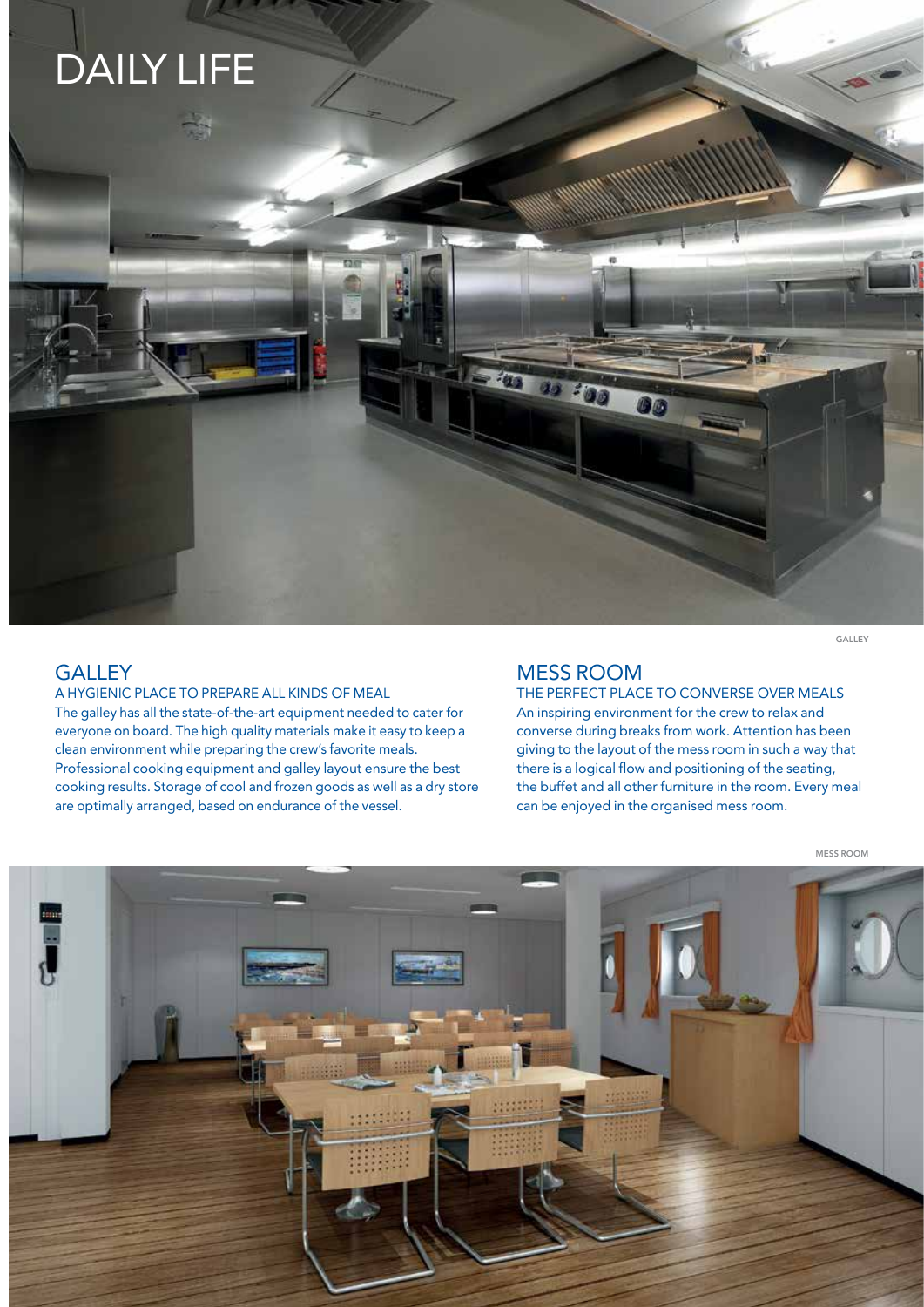

CAPTAIN'S CABIN

#### CAPTAIN'S CABIN

COMFORTABLE DAY AND NIGHT ROOM

The spacious Captain's cabin offers an environment to relax, work and sleep. The low noise levels on board facilitate a greater enjoyment of the integrated entertainment system. Separate day and night room provide a perfect balance. Other officers' cabins use the exact same high quality materials and furniture, but differ in layout. Officer and crew cabins are built to comply with the latest regulations. This includes provision of greater space, more comfort and better sanitary facilities.

CREW CABIN TOILET/SINK LUXURIOUS SANITARY UNIT



#### CREW CABIN

#### WELL-LIT AND COMFORTABLE HOME

Everything the crew need to relax after a day of work. Every cabin is connected to the rest of the vessel via the intercom system and the internet connection ensures the crew can keep in touch with their families. The optional WIFI will make connecting even easier! A high-end infotainment system is available in each cabin.

#### SANITARY UNIT

PERSONAL SANITARY UNIT IN EACH CABIN Every cabin has its own fully equipped sanitary unit featuring high standard materials, a modern vacuum toilet, chrome taps and a divided shower area. You can also opt for the more luxurious cabin.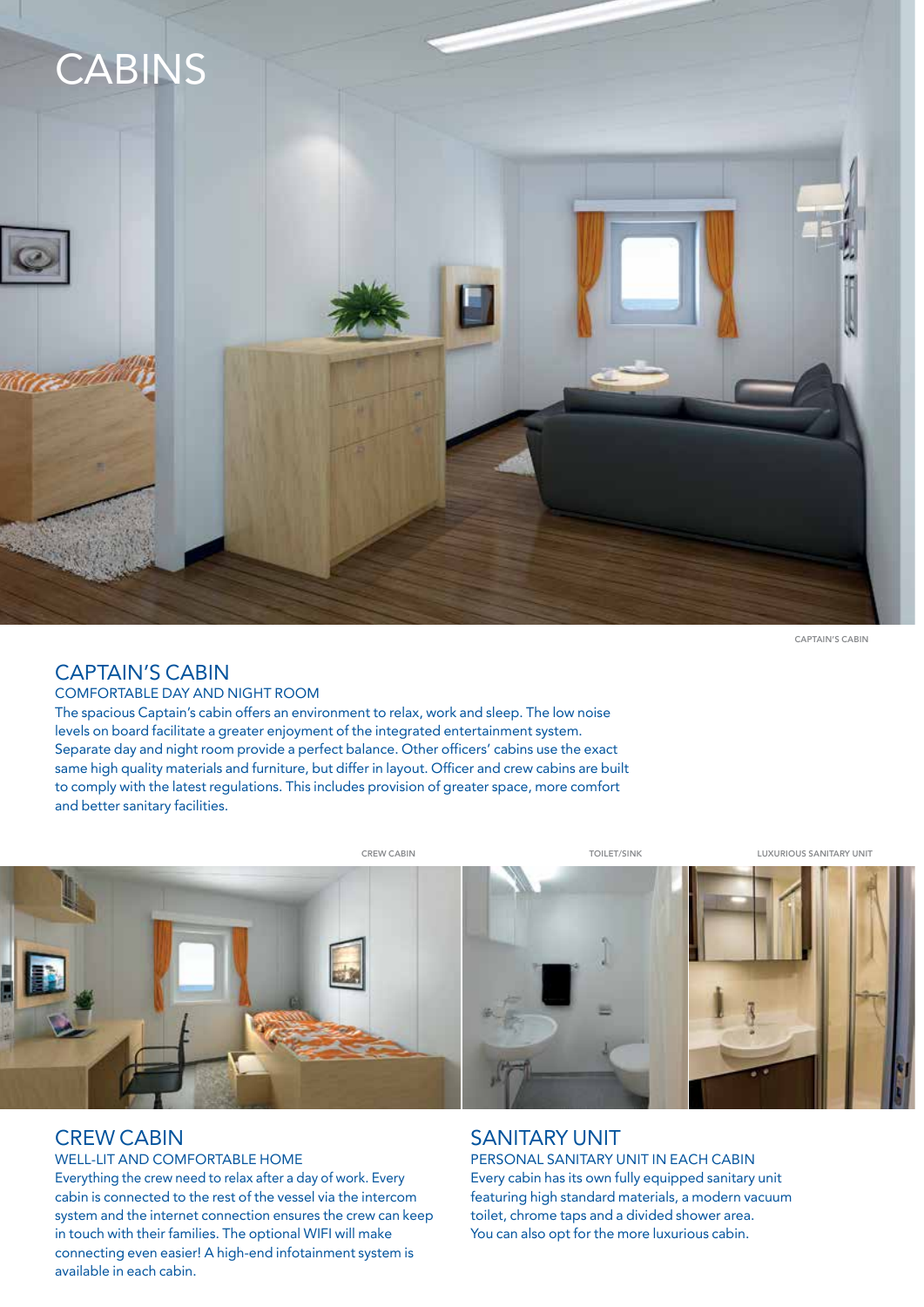#### **AREFULLY SELECTED MATERIALS** DURABLE AND MAINTENANCE FRIENDLY MATERIALS



**WHEELHOUSE** 



DAY ROOM – OFFICE/MEETING ROOM – OFFICER'S DAY/NIGHT ROOM



GYM & SAUNA



#### FLOOR

WALL

- 
- F1 Polyflor Voyager Maritime colour 2042 F2 Bolideck 525 deco colour S7502-B with flakes F3 Tarkett Standard Plus 3068 colour 498
	-
- W1 Gislaved 027-1058/Dobel F 105 (color 1235) W<sub>2</sub> Stainless steel
- **CEILING**
- C1 colour: Ral 7012 Basalt grey colour: Ral 9010
- DOORS AND FRAMES
- D Ral 9010
- FURNITURE F4 Formica Elegant Oak F5374 NAT
- F5 Stainless steel UPHOLSTERY
- U Seats Faux Leather black
- CURTAIN
- C4 Artimo Castello CS colour E2 (darkening)<br>C5 Sunscreens Bergaflex SG 10
- C5 Sunscreens Bergaflex SG 10 HANDRAILING
- H Aluminium PLINTH
- 
- P1 HA-eff 3219 colour Ral 7012<br>P2 Bolideck 525 deco colour S7 P2 Bolideck 525 deco colour S7502-B with flakes



**GALLEY** 



MESS ROOM



CORRIDOR / STAIRCASES



SANITARY

#### **LIGHTING**

Optimal lighting is achieved through a combination of artificial and natural light. And off course, we have also thought about ease of maintenance and low energy consumption. We are happy to discuss the perfect lighting plan for your new vessel.

## ERIOR DESIGN PHILOSOPHY

DAMEN OFFSHORE & TRANSPORT

#### **COMFORT**

We have selected comfortable furniture that not only looks good, but also gives great comfort and ergonomic support. Well thought out lighting also adds to the comfort.

#### HEALTH & SAFETY

Health & Safety is top priority in our design. We believe that our vessels should support the health of the crew on board and provide them with safe passage around the ship.

#### WORK & REST

Because crew are not only working, but also living on board, it is important that they are able to unwind. The layout of the spaces, equipment and materials used are all focussed on enabling the crew to unwind, either with colleagues or alone.

#### **CONNECTIVITY**

To be connected has become an important consideration at all times. We are happy to tell you all about our wired and wireless connectivity options as well as the different entertainment options.